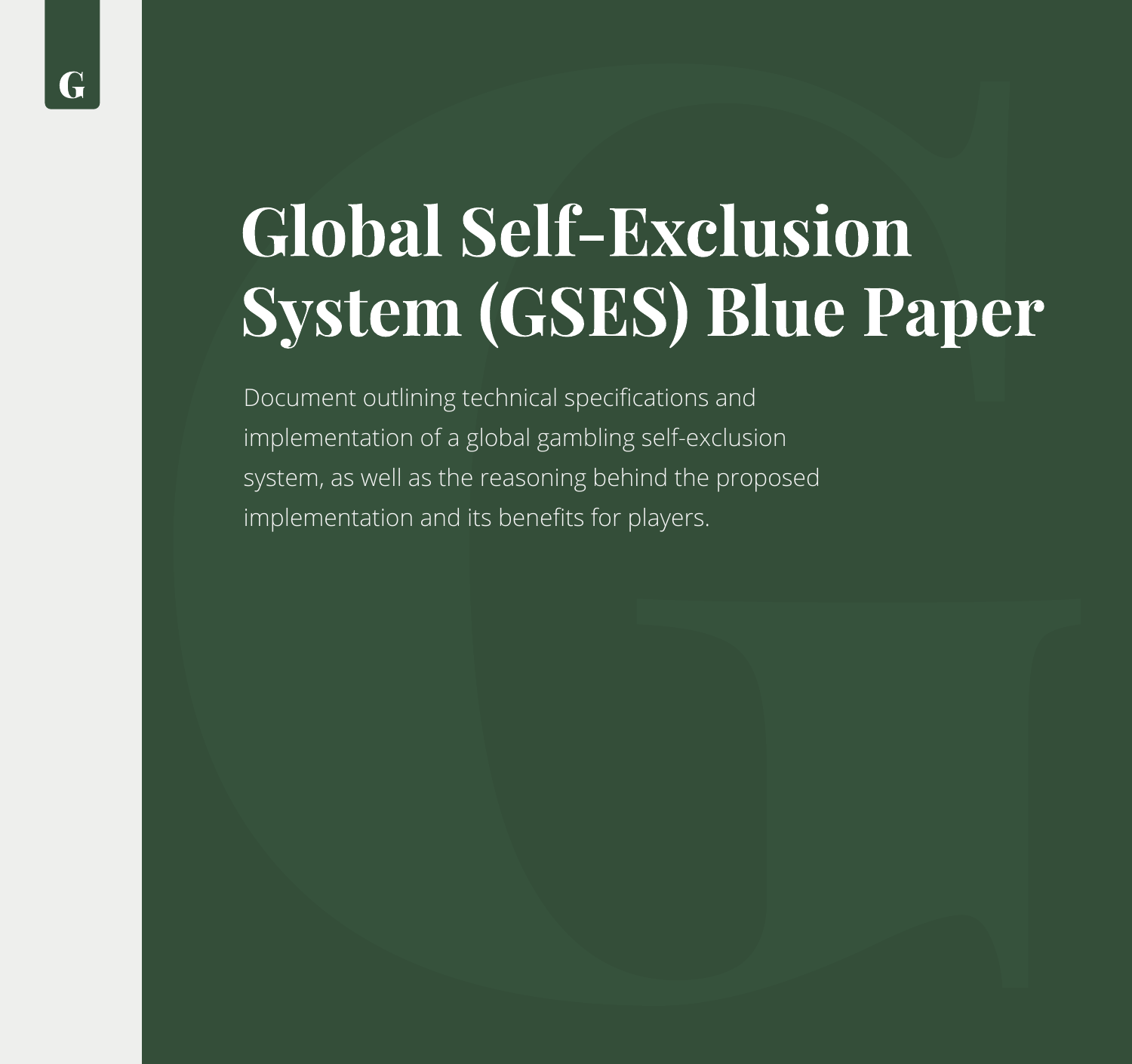# **Executive summary**

The goal of this document is to describe the vision of **what a functioning Global Self-Exclusion System (GSES) could look like and how it could function** in the global gambling industry.

Based on the identified functional and non-functional requirements and the team's solutions to the discovered problematic areas, which are described in-depth in the blue paper document, **the proposed functionality can be summarized by these core characteristics:** 

- . Players who wish to block their access to online gambling register in the GSES and configure their self-exclusion period.
- Participating operators are connected to the system using an API connection. **.**
- Ine system checks whether an individual is registered in the system only during the registration process at a participating operator.
- Ine system relies on the combination of full name and date of birth when checking whether an individual is registered in the system.
- To protect the privacy of self-excluded players, the GSES's database will also contain individuals who joined it for **.** other reasons, apart from individuals who used it to block their access to gambling.

This document contains the reasoning behind these characteristics, **a detailed description of the interactions between the system and individual stakeholders,** the system's organizational and technical characteristics, and example use cases that illustrate how the system will be used by players and operators.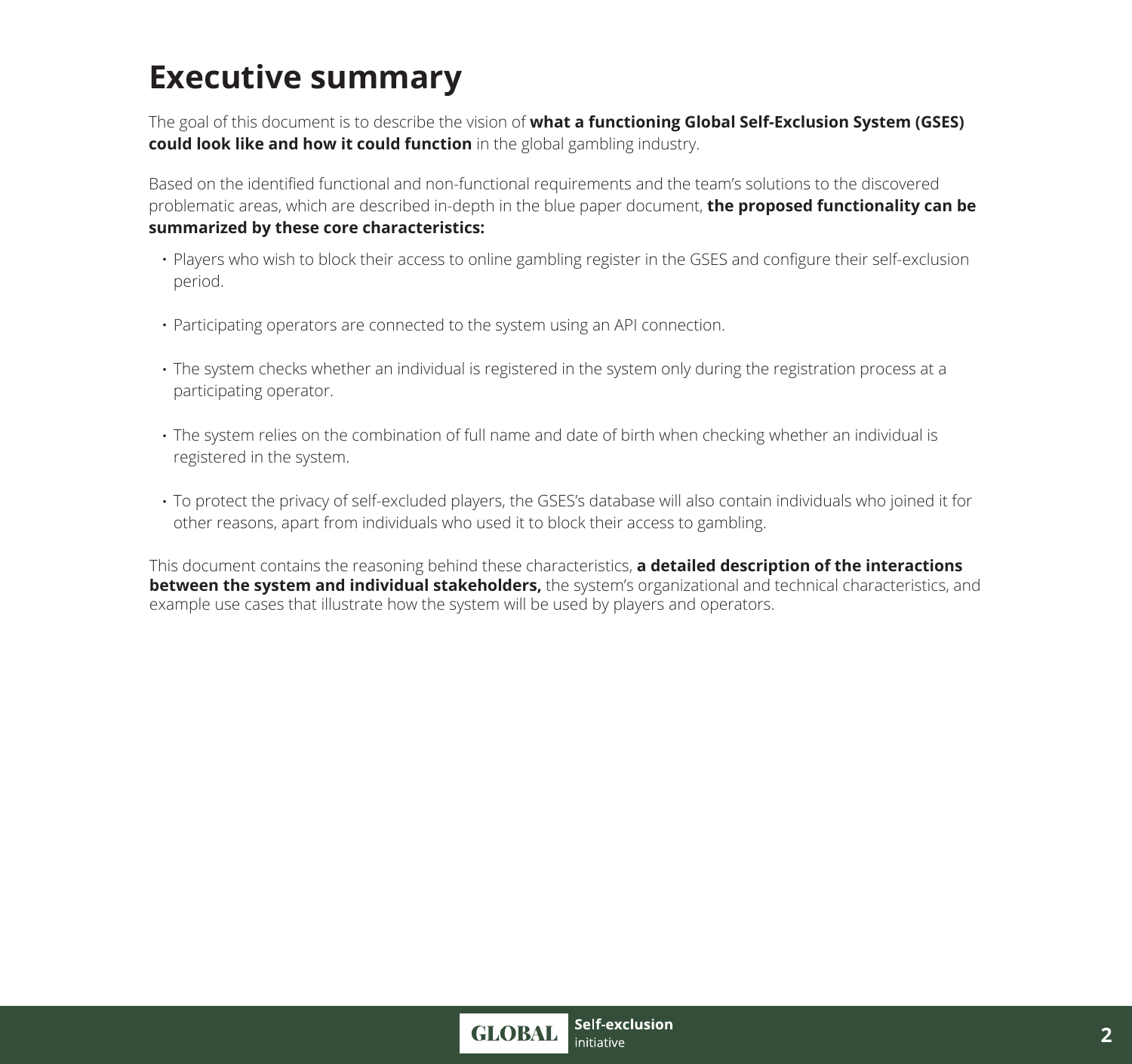# **Table of concents**

| Requirements from the side of players manufactured and content and content and all all all all all all all all                                                                                                                                                                                                                                      |  |
|-----------------------------------------------------------------------------------------------------------------------------------------------------------------------------------------------------------------------------------------------------------------------------------------------------------------------------------------------------|--|
|                                                                                                                                                                                                                                                                                                                                                     |  |
|                                                                                                                                                                                                                                                                                                                                                     |  |
|                                                                                                                                                                                                                                                                                                                                                     |  |
| Checking for matches with the GSES manufactured and content and content and content of the SEES matches with the GSES manufactured and content of the CSES manufactured and content of the CSES manufactured and content of th                                                                                                                      |  |
|                                                                                                                                                                                                                                                                                                                                                     |  |
|                                                                                                                                                                                                                                                                                                                                                     |  |
|                                                                                                                                                                                                                                                                                                                                                     |  |
|                                                                                                                                                                                                                                                                                                                                                     |  |
| Brief description of the self-exclusion process manufactured and content and content and the self-exclusion process manufactured and content and the self-exclusion process manufactured and content and content and the self-                                                                                                                      |  |
|                                                                                                                                                                                                                                                                                                                                                     |  |
|                                                                                                                                                                                                                                                                                                                                                     |  |
|                                                                                                                                                                                                                                                                                                                                                     |  |
|                                                                                                                                                                                                                                                                                                                                                     |  |
|                                                                                                                                                                                                                                                                                                                                                     |  |
| Example #2: James Smith, who has used the system to block his access to gambling, attempts to open an account at a                                                                                                                                                                                                                                  |  |
| Example #3: James Smith, who is registered in the system for other reasons and has a password, attempts to open an account at a                                                                                                                                                                                                                     |  |
| Example #4: James Smith is not registered in the system, but the system finds a match when he attempts to open an<br>account at a participating operator manufacture and continuum contraction and contract and contract a participating operator manufacture and contract and contract and contract and contract and contract and contract and con |  |
| Example #5: A bad actor, who knows James Smith's personal information, attempts to figure out whether he has used the system                                                                                                                                                                                                                        |  |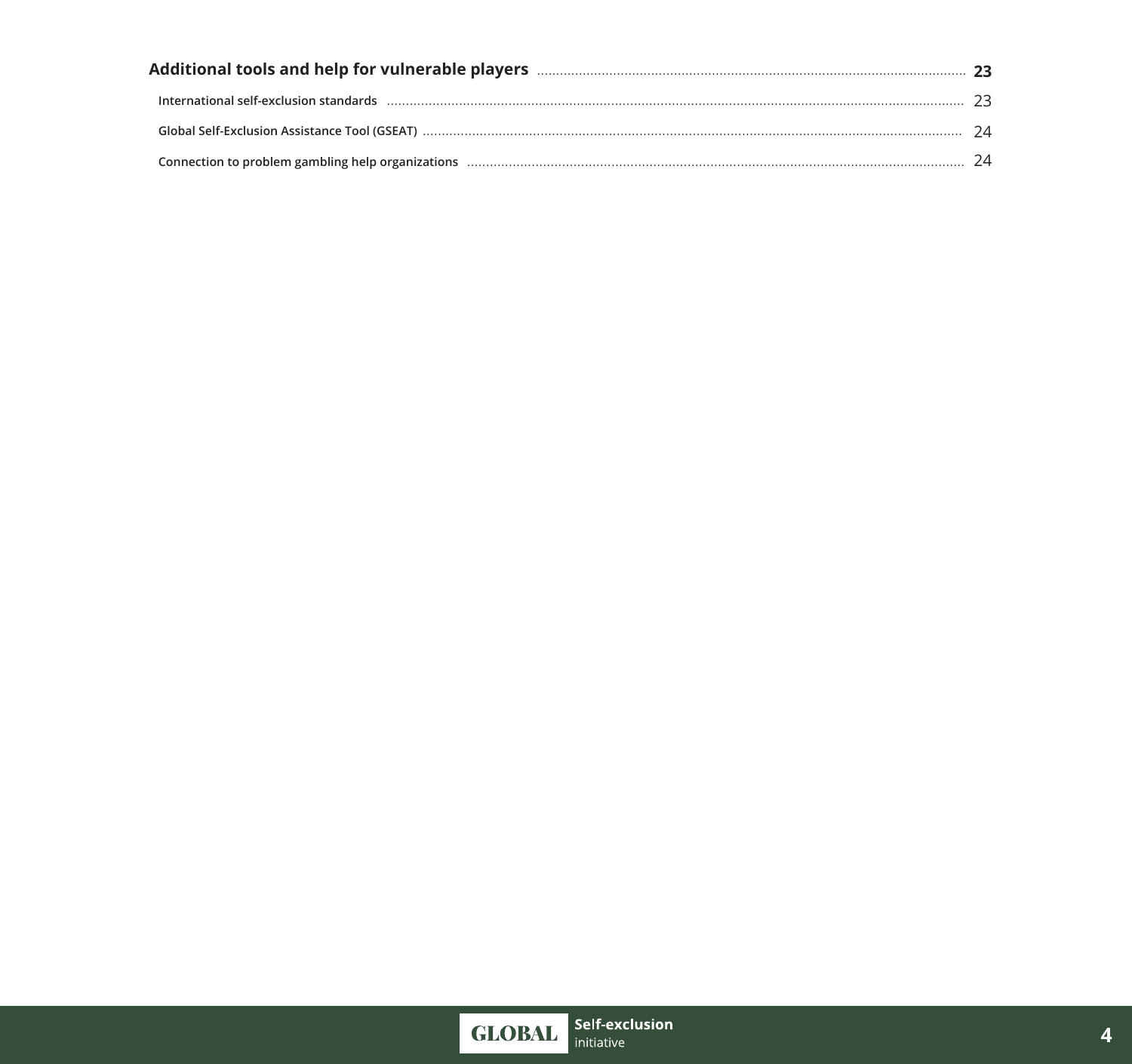# **Introduction**

The goal of the Global Self-Exclusion Initiative is to create a Global Self-Exclusion System (GSES), which will **allow individuals to block their access to virtually all legitimate online gambling opportunities** worldwide.

The proposed technical solution will be outlined later in this document. This introductory section contains the reasoning behind the Initiative's decision to work towards such system.

# **What is self-exclusion?**

Self-exclusion is a responsible gambling tool offered by gambling operators, **which allows players to block themselves from gambling** for a set amount of time or indefinitely.

Certain self-exclusion solutions are available at land-based gambling operators, but the proposed Global Self-Exclusion System described in this document **focuses on self-exclusion in online gambling.** 

#### **Currently available online gambling self-exclusion or blocking solutions include:**

- **Self-exclusion at a single operator –** When a player self-excludes at one gambling operator, they should not be allowed to gamble there but are free to use the services of any other gambling operator, subject to local rules and regulations. Some groups of related operators apply self-exclusion over the entire group, which means that players who self-excluded at one operator cannot gamble at any operators that are part of the group.
- **National or license-wide self-exclusion systems –** Some countries or licensing authorities operate self-exclusion systems with a wider scope. These allow players to self-exclude from all gambling operators with the given license. Examples of these systems include UK's GAMSTOP or Sweden's Spelpaus.
- **Blocking software –** Although not a type of self-exclusion per se, there are software solutions designed to block access to gambling operators on the user's devices, such as Gamban or Betblocker.

After self-excluding, players should not be allowed to gamble at the operators they self-excluded from until the predetermined period of time passes. However, in some cases, players may be allowed to end self-exclusion prematurely.

# **Why is there a need for a global self-exclusion system?**

Self-exclusion is used for many reasons by players, but the most crucial use case from the perspective of responsible gambling consists in vulnerable or addicted players using self-exclusion to stop themselves from gambling and **create a barrier that helps them minimize further gambling-related harm.**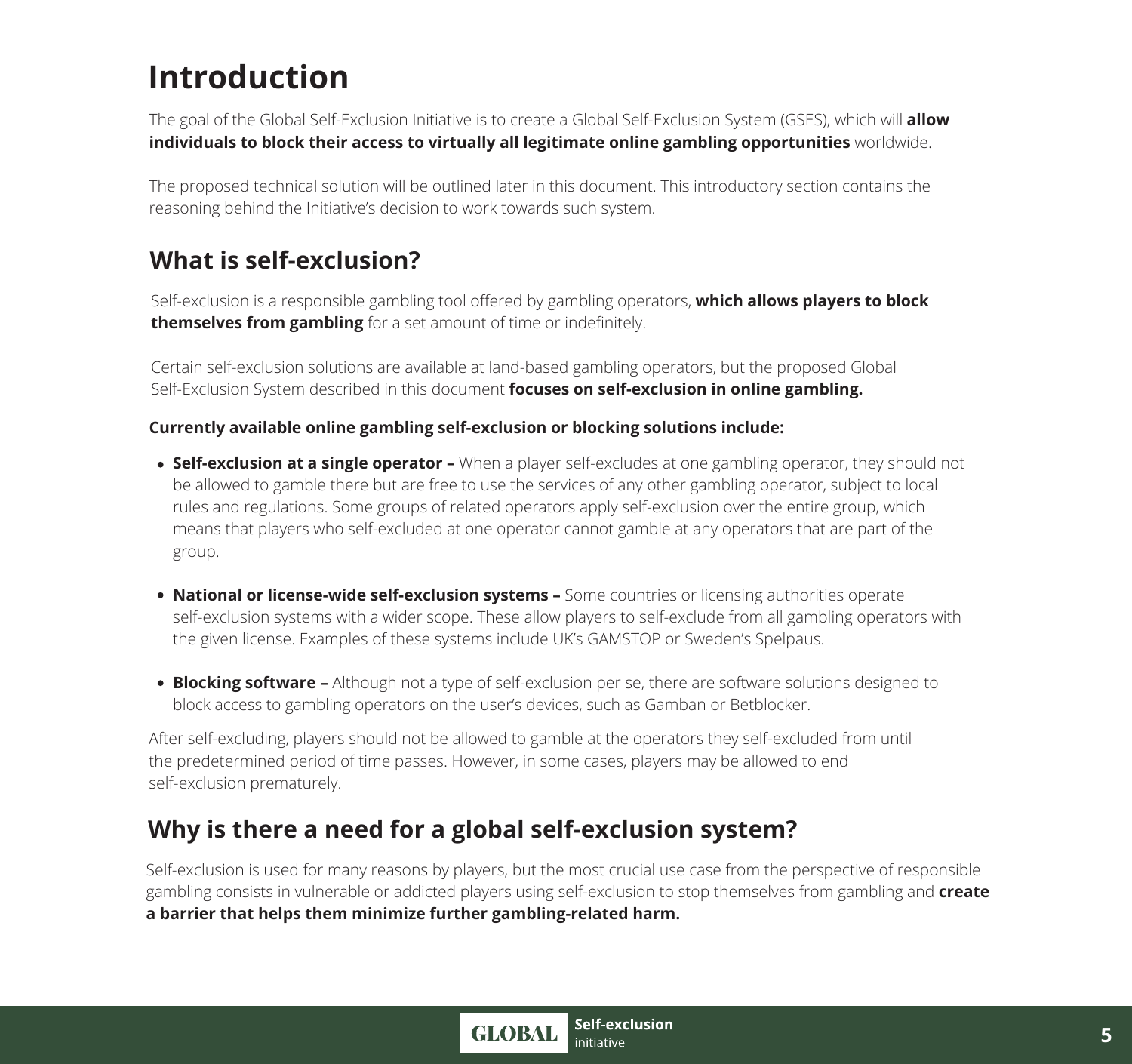Because of their limited scope, **currently available self-exclusion solutions do not create an effective barrier that sufficiently blocks vulnerable or addicted players from continuing to gamble:** 

- Players who self-exclude at a single operator can easily create an account with another gambling operator.
- National or license-wide self-exclusion systems can be circumvented by gambling at foreign operators that are not part of the specific self-exclusion system and generally cannot participate in it even if they wanted to.

The Global Self-Exclusion System discussed in this document is the proposed solution to this issue. Such system could help problem gamblers block themselves from gambling at virtually all legitimate gambling operators and therefore **help minimize further gambling harm done to themselves or affected others.** 

# **How can such system function in a global gambling environment?**

The global reach of the proposed self-exclusion system poses **challenges related to the disjointed nature of the global gambling market.** With thousands of gambling operators licensed by tens of different regulators and offering services to customers from most of the world's countries, getting a self-exclusion system to work on a global level represents a range of complex challenges.

Most gambling regulators have certain rules governing self-exclusion and other responsible gambling tools offered by their licensees, and many also operate multi-operator self-exclusion schemes that include all license holders. However, **authorities tend to focus solely on their jurisdictions** and do not put sufficient emphasis on protecting players who play at foreign operators.

Therefore, **there is no single global authority that could force operators to join an international self-exclusion system,** while local authorities are hesitant to work with third party organizations or systems.

That said, the team behind the Initiative believes that it is viable to **gradually push such a system through via self-regulation** – not by persuading the regulators to require it, but by getting enough operators to understand the benefits of a functional Global Self-Exclusion System and become part of it, which will persuade others to join as well. Once the "critical mass" is achieved, operators not participating in the system could risk damaging their reputation by doing so, motivating them to join. Thanks to this, **being part of a global self-exclusion system could become an industry standard** adhered to by the majority of operators globally.

Additionally, the system should be **operated and managed by an independent organization** to ensure its impartialness. This fact will also increase the trust of operators, regulators, and players toward the system, as direct operational ties to specific operators or other entities in the gambling market could discourage some people from implementing the GSES or using it.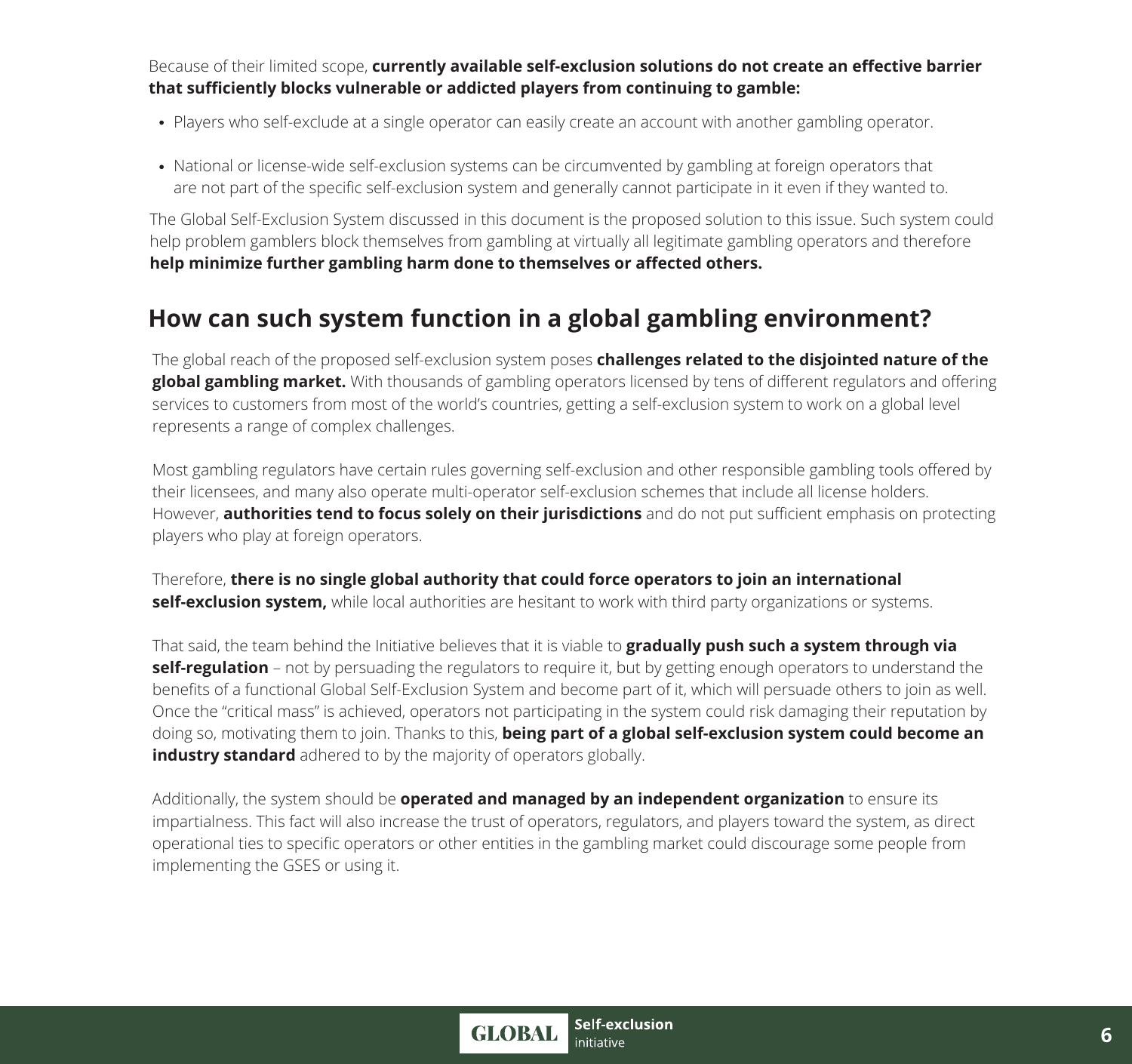# **Functional and non-functional requirements**

Before describing the specifics of the proposed implementation of the global self-exclusion system, **necessary qualities and features ensuring the system's effectiveness and efficiency** need to be discussed. This part of the document describes the system's basic functional and non-functional requirements.

# **Requirements from the side of players**

The proposed global self-exclusion system should first and foremost serve people participating in online gambling or wishing to block their access to it. To be as helpful for them as possible, it should meet these requirements:

- **Effective blocking of online gambling opportunities –** The system's core functional requirement has to do with its main objective. The system should create an effective barrier that prevents players from creating an account with gambling operators.
- **Exceptional user experience –** The registration and verification process must be user-friendly and simple enough for any individual to be able to complete it without significant issues. Also, the registered person must be sufficiently informed about the consequences of self-excluding on a global level.
- **Well-designed self-exclusion options –** The system should offer a variety of self-exclusion plans and durations for players to choose from, ranging from self-exclusion for a set period of time to permanent self-exclusion. The implemented procedures should reflect the international self-exclusion standards, development of which is also a part of the Global Self-Exclusion Initiative's agenda and described later in this document.
- **Strong connection to problem gambling help organizations –** According to most experts, self-exclusion by itself is not a cure for problem gambling. It does help by limiting access to gambling and minimizing further harm, but it does not address the underlying causes that may be behind a player's problematic gambling habits, which may lead to relapses once the self-exclusion period is over. Therefore, the GSES must facilitate a connection between vulnerable players and problem gambling help organizations that can help them get back on the right track.
- **Helpful and available customer support –** Regardless of how well-designed the GSES is, individuals interacting with it are bound to run into issues that require help from customer support representatives. Therefore, the system must offer skilled multilingual support agents who can effectively deal with registration difficulties, false positive identification, KYC procedures, etc.
- **Privacy –** There should not be an easy way for third parties to find out whether any specific person is self-excluded using the system. Therefore, the system should be configured in a way that does not allow for this to happen.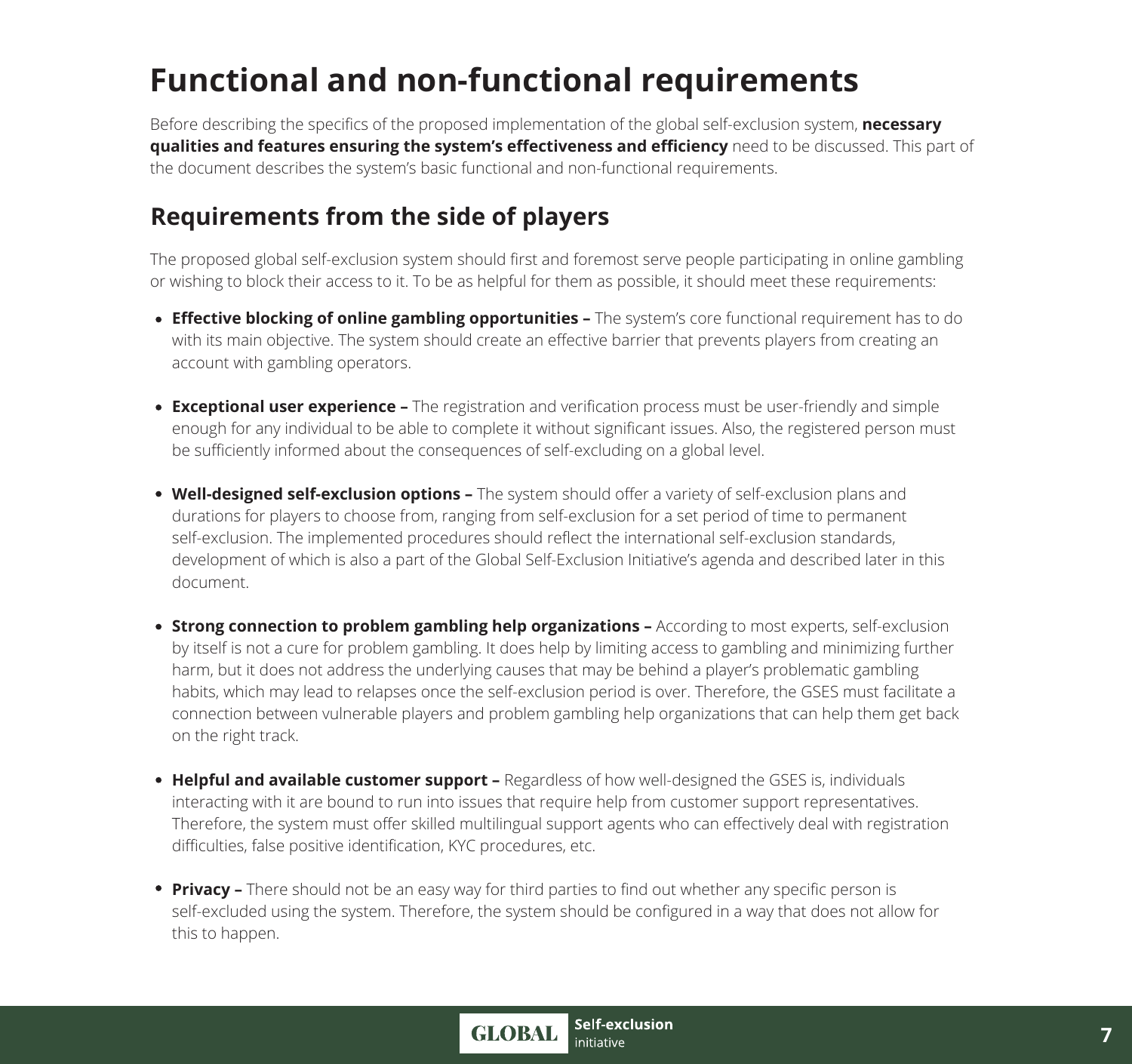# **Requirements from the side of gambling operators**

To maximize its effectiveness, the global self-exclusion system must be joined by as many gambling operators as possible. To make sure operators are not discouraged from becoming part of the system, it should meet these requirements:

- **Easy to implement –** Like most online businesses, online gambling operators have notoriously overloaded software development departments. Therefore, the software development effort needed from the side of operators should be as low as possible. The GSES should offer integration options sufficient to cover all common systems and scenarios.
- **Non-intrusive** Operating a gambling business includes a number of standardized processes, like player registrations and logins, verification checks, and many others. The GSES should not disrupt these processes. For example, if operators perform verification KYC checks whenever a player requests their first withdrawal, the system cannot force operators to do these checks immediately after registration.
- **High availability and low response times –** The proposed solution relies on participating gambling operators connecting to the system during certain actions that are critical to their business model, most importantly the registration process. Any downtime or excessive delays may cause significant financial losses to them. Consequently, technical issues of this nature may significantly decrease the acceptance of the system and give operators a reason not to participate. Therefore, the GSES should be reliable and not disrupt any of operators' critical processes.

# **Other requirements**

There are also other functional requirements, which cannot be attributed to either operators or players:

- **Independent organization –** The GSES will contain sensitive information and, once it becomes widely used, it will become a vital part of the global gambling ecosystem. Therefore, it must be operated and governed by a reliable independent organization, which will ensure that no single entity operating in the gambling industry has a strong influence over it.
- **Security and data protection –** The system will deal with private information of registered individuals, so it must be secure and protected against data leaks and attacks. A database of self-excluded individuals may be an attractive target for hackers and other bad actors, which further emphasizes the importance of adhering to strongest security standards and best practices.
- **Reliability of self-exclusion –** Self-excluded players must not be able to create an account at participating operators using their own and truthful personal details. The system must recognize that these players are self-excluded and deny their access to gambling opportunities offered by online casinos and bookmakers that are part of the system.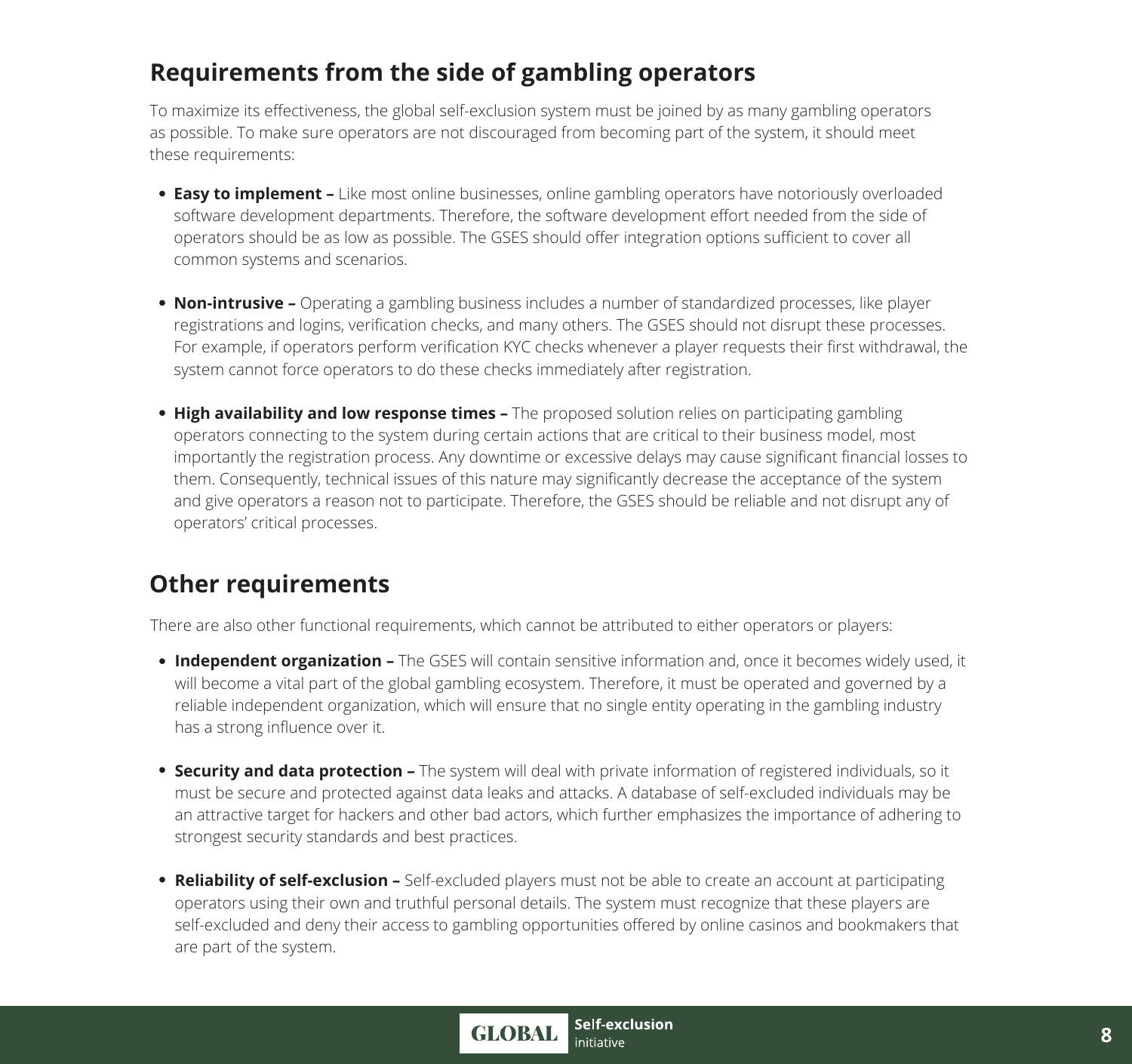# **Discovered problematic areas and proposed solutions**

After considering the functional and non-functional requirements and analyzing other self-exclusion solutions offered by operators and regulators, some problematic areas were discovered. This section of the document discusses these areas, introduces the proposed solutions to the issues at hand and explains the reasoning behind them.

# **Checking for matches with the GSES**

The core functionality of the GSES is to check whether a player attempting to play at a participating operator is registered in the system. These checks can happen each time a player attempts to log in to their account at a participating gambling operator and/or each time a new player attempts to create an account.

Each of these options has its benefits and drawbacks:

- **Checks during login –** Checking whether a player is self-excluded during every login at participating casinos has the advantage that it can exclude players from their existing accounts as well. However, it is much more demanding, as checks need to be performed at every login and many edge cases need to be considered. Also, possible availability issues could have significant financial consequences on operators, as any downtime of the system could cause all players to be unable to play, including those that have not self-excluded.
- **Checks during registration –** This approach has the downside of not being able to exclude players from their existing accounts. However, it is easier to implement, and checks need to be performed much less often – only once per player account, when it is being created. Also, any possible downtimes of the system would have far less significant consequences on the business of participating operators.

#### **Proposed solution: Checks during registration**

After considering these options, **the team behind the Initiative believes that checking the self-exclusion status of players only during the registration process is the better option.** The team considers checks during login suboptimal, because operators may not be willing to join a system whose possible technical issues can cause them huge financial losses because of their customers not being able to access their services.

Therefore, **the GSES will not prevent players who use it to self-exclude from using their existing gambling accounts.** However, it will block them from creating new accounts at participating operators, as long as they use their own and correct personal information when creating these accounts, which is already required by the vast majority of operators in order for players to be able to withdraw any funds from their accounts.

Using this approach, **players who wish to block their access to all gambling opportunities will have to self-exclude from their existing accounts separately.** However, there will be a separate system that will help them with this task. This system will be described later in this document.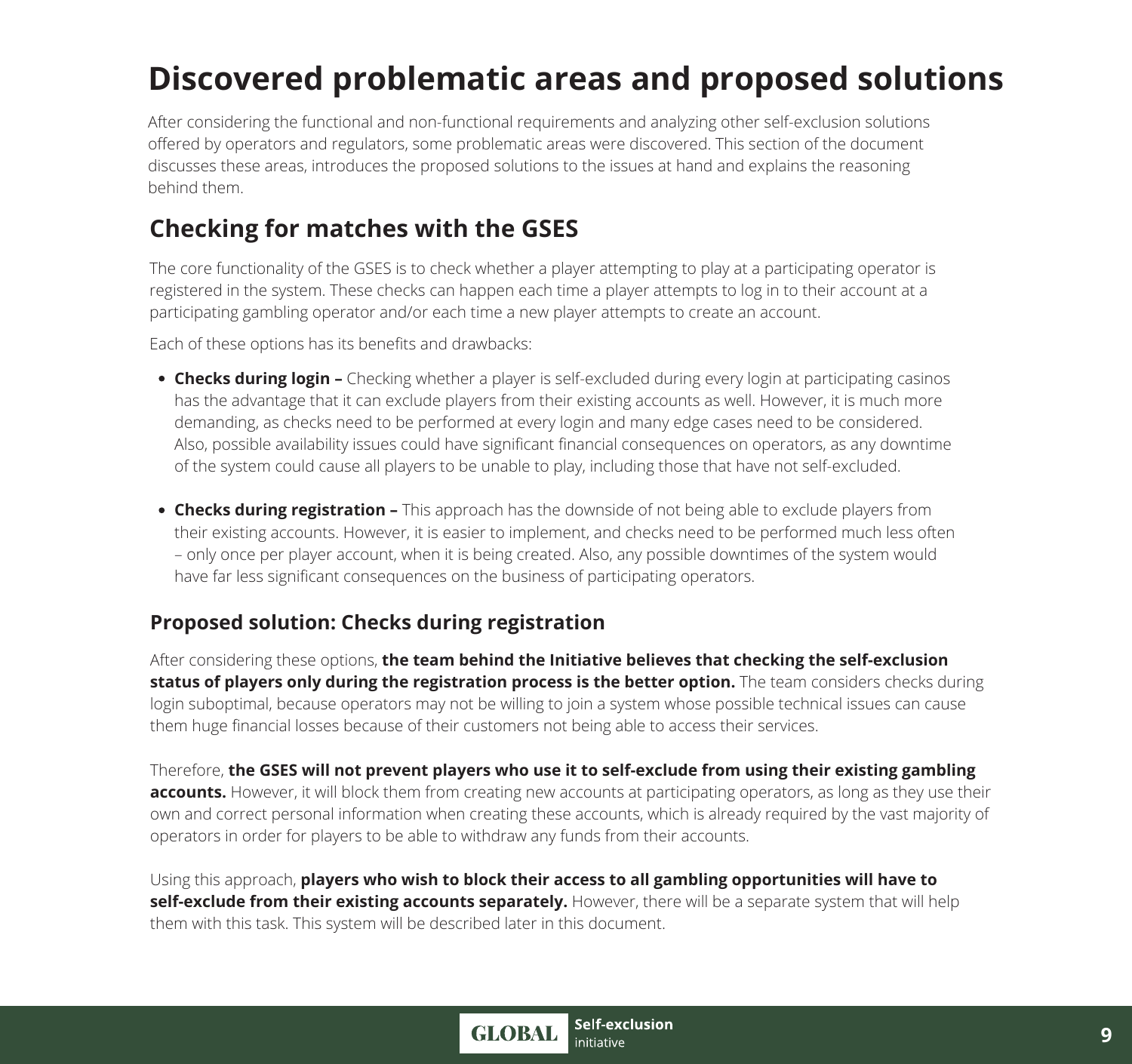# **Identifying personal details and handling false positives**

When individuals register in the system and when operators use the system to check whether any individual is listed in the system, these actions should be **based on personal information that does not tend to change over time, nor cannot easily be changed on purpose to circumvent self-exclusion.** 

For example, e-mail addresses, phone numbers, or physical addresses are often used in this context. However, a new e-mail address can be created in a matter of seconds, people can easily change their phone number, and they also often move to different streets, regions, or even countries.

That is why the proposed solution relies on a person's **full name and date of birth** in these operations. These pieces of information rarely change (except for marriage-associated name changes), and most online gambling operators already require players to provide them during the registration process and verify them during KYC processes.

However, that creates a potential problem, at least in some countries. Considering that there are more than 49,000 US citizens called James Smith, many of them definitely share the same date of birth. Therefore, **the GSES must be able to deal with collisions involving individuals with the same full name and date of birth.** 

#### **Proposed solution: Full name, date of birth, and a password-driven system**

The proposed solution of this issue relies on a **password-driven system.** Whenever a new person is creating an account with a participating gambling operator and there is an individual with the same or very similar identifying information in the database of the GSES, the new person also needs to register in the GSES to get their password. They will then use the password for any new registration at participating operators. This situation is described in more detail as one of the example use-cases listed later in this document.

Despite these small complications caused to few unlucky people that share the full name and date of birth with somebody else registered in the system, the overall negative impact on user experience will be relatively low.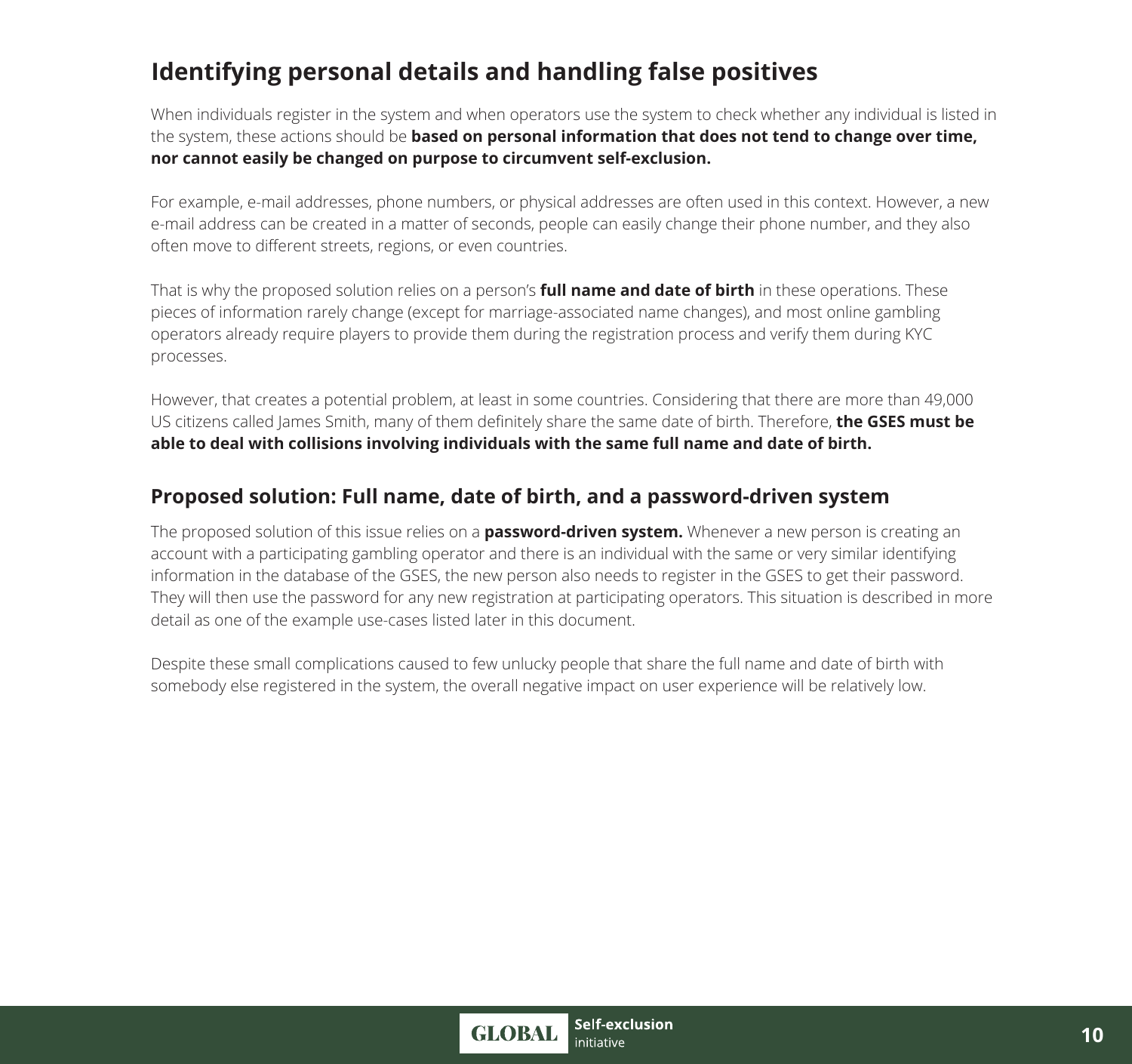### **Privacy – Ensuring third parties cannot confirm individuals are self-excluded**

Ensuring the privacy of individuals who use the system is one of the core requirements, but it creates a **fundamental problem that has to do with somewhat contradictory requirements:** 

- The fact that any individual has self-excluded using the system should be kept private.
- Any participating operator should have the possibility to use the system to check whether an individual creating an account has self-excluded using the system.
- Whenever an individual is mistakenly identified as self-excluded because of having identical personal information as another player registered in the GSES, they should be able to figure out why the system is blocking their access to gambling and what to do about it.

If all participating operators can use the system to check the self-exclusion status of an individual, **there is always a possibility of someone abusing this access,** especially when dealing with high-profile individuals. The more widespread GSES becomes, the higher the chance that somebody abuses their access to the system in some way.

Even without operators' access to the system's API, **anyone who knows the personal information of a person may try to check whether the person has self-excluded** in the system by using their personal data to create an account at participating operators. This can theoretically be done by future employers, journalists, relatives, financial institutions, etc.

When it comes to existing self-exclusion solutions, in most markets with a national self-exclusion scheme, operators check whether a registering individual is self-excluded before they check their identity through a KYC process. These conditions create an opportunity for this kind of social engineering, as potential bad actors are able to find out about a person's self-exclusion status before having to prove their identity in the registration process.

#### **This kind of social engineering can be done with existing self-exclusion tools because the registration of self-excluded individuals is handled differently:**

- When bad actors attempt to create an account using the data of a person who has not self-excluded, the operator will most likely allow them to finish the registration, make a deposit, and gamble.
- When they attempt to do the same using the data of a person self-excluded using a national scheme, the operators will not allow them to proceed. They may directly display that the person is self-excluded and cannot be allowed to gamble, ask them to complete a KYC process, or trigger other processes that are not standard for players who are not self-excluded.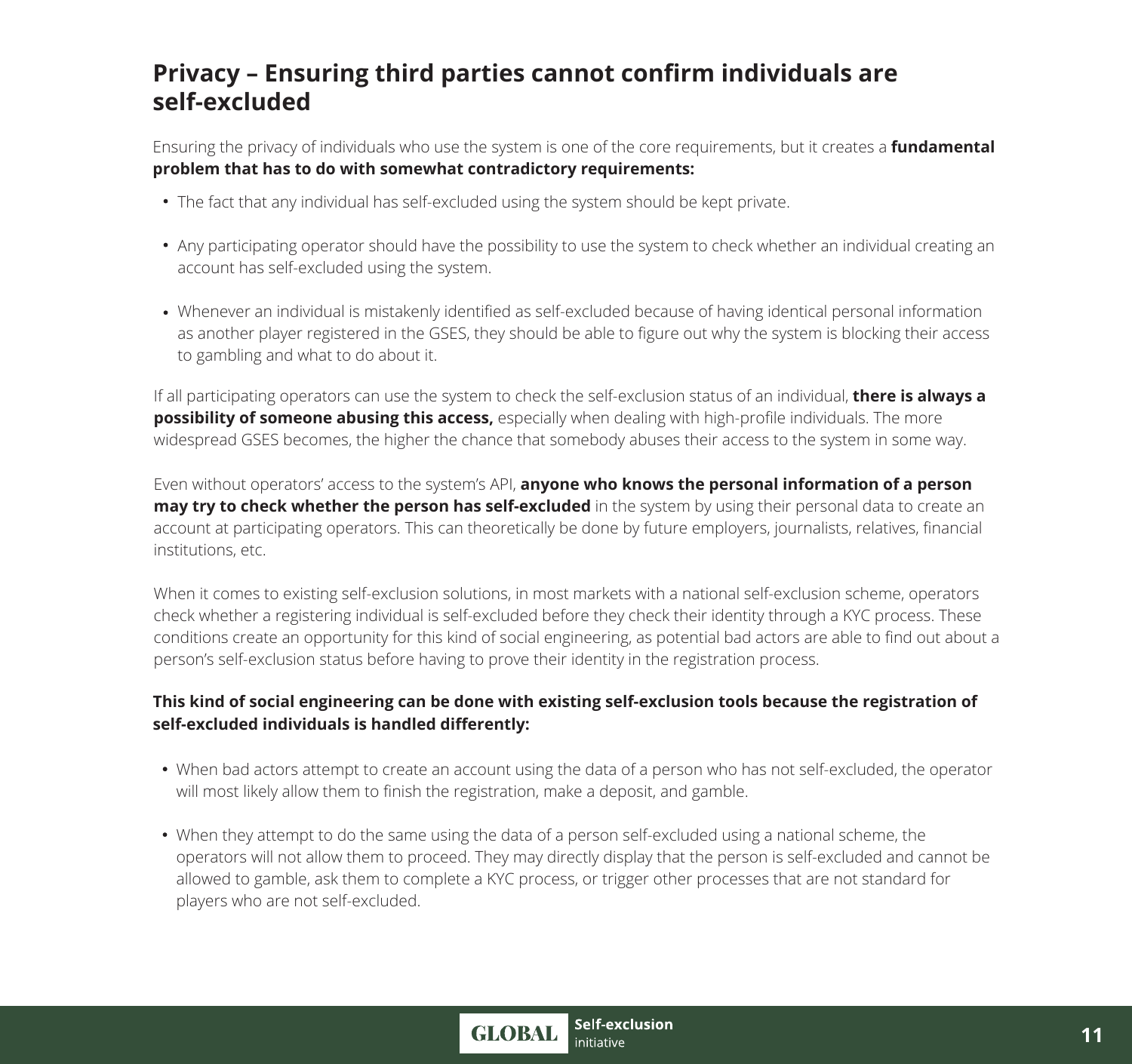Observing how operators handle the individual's registration process **allows bad actors who know the personal information of a person to reveal** – with a relatively high level of confidence – **whether that person has self-excluded** using a national self-exclusion scheme or the specific operator's responsible gambling tools.

### **Proposed solution: Lost in the crowd**

Because it is not possible to effectively hide whether or not an individual is registered in the GSES, the proposed solution relies on **extending what it means to be registered in the system** instead.

**The system will contain a mix of self-excluded players and other individuals.** Then, even if bad actors manage to figure out that a person is registered in the system as described above, they will not be able to conclusively say that the person has used the system to block their access to gambling.

This solution relies on the presence of people other than those that wish to block their access to gambling in the system. Therefore, **the organization running the GSES will need to motivate these people to join the system,** so that they outnumber the self-excluded individuals.

Individuals who join the system for other reasons will also make use of the password-driven system mentioned earlier. They will create a password, which will allow them to gamble at participating gambling operators despite being registered in the system. Then, whenever someone registered in the system tries to create an account with a participating operator, **the system will ask for the password to proceed, instead of stating that the individual is self-excluded.** Self-excluded individuals will not have that password, so they will not be allowed to register and play, but people who joined the system for other reasons will be able to proceed.

In the ideal case, the number of people who joined the system for other reasons should be at least 5-times higher than the number of individuals who used it to self-exclude. Potential incentives to join the system include a lottery with non-monetary wins or the desire to protect the privacy of individuals who used the system to self-exclude.

Also, while the system is referred to as the Global Self-Exclusion System in this document and when communicating the Initiative to the world, the final system may have a different name, for example "Global Player Protection System". This way, it will not be immediately obvious that the system is used for self-excluding.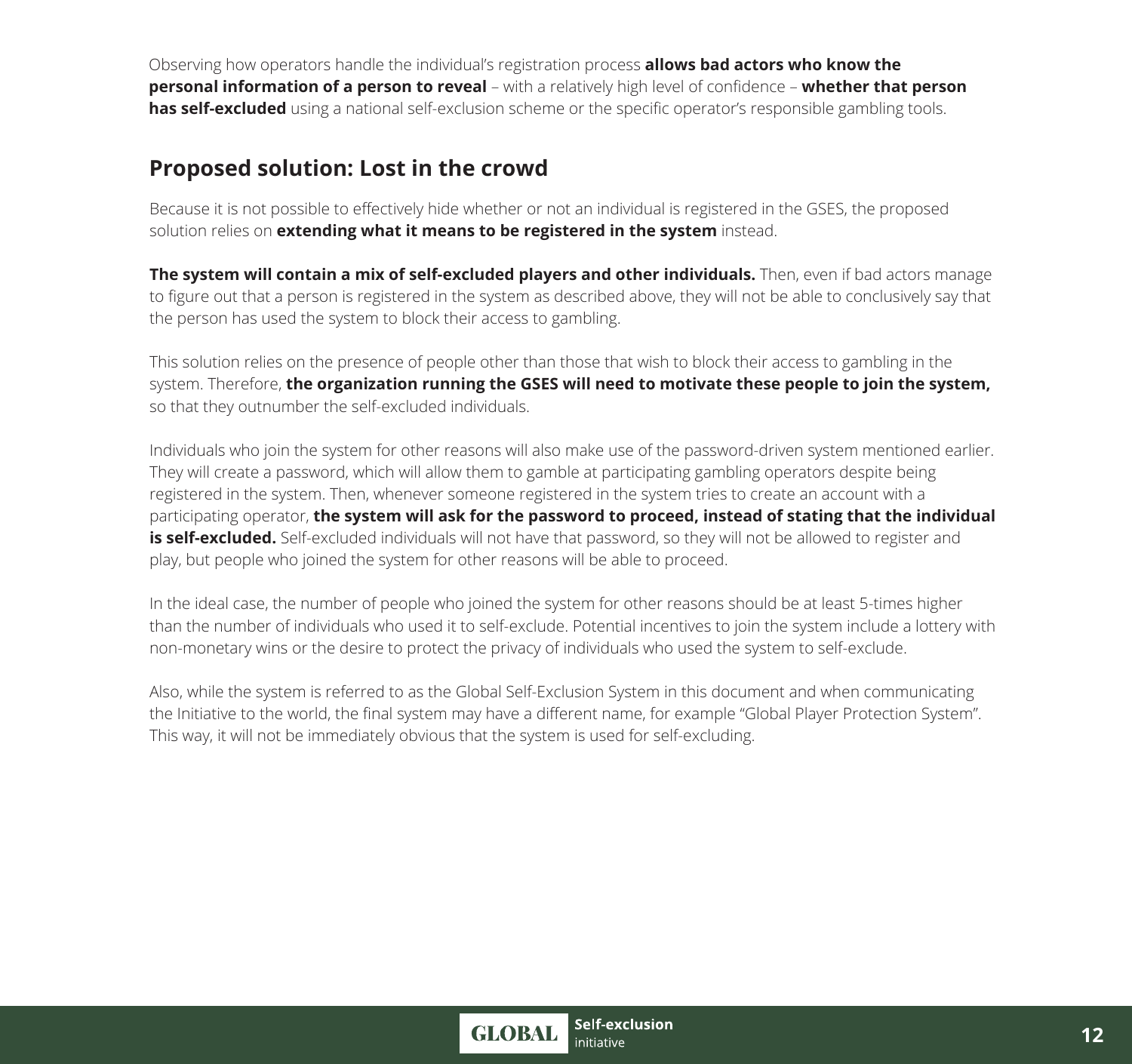# **Proposed implementation**

With the abovementioned functional and non-functional requirements, as well as the discovered problematic areas and their proposed solutions in mind, the following section of this document contains a proposed implementation of the system.

# **Brief description of functionality and core characteristics of the system**

The proposed functionality of the GSES can be described by three core characteristics:

- The system checks whether an individual is registered in the system only during the registration process at a participating operator.
- The system relies on the combination of full name and date of birth when checking whether an individual is registered in the system.
- Apart from individuals who use the system to block their access to gambling, the system's database will also contain individuals who joined it for other reasons.

#### **Checking the system's database for matches during the registration process at participating operators**

To protect the privacy of self-excluded players, the GSES will not proactively share information about them with participating operators. Instead, **participating operators will be connected to the system using an API, which will be used to check whether a player is registered in the system.** 

### **Identification using the combination of full name and date of birth**

These characteristics have been selected because of their mostly unchanging nature. Because the date of birth of an individual always remains the same and their name changes only in limited instances, the team behind the Initiative considers them to be the best option to reliably identify self-excluded players with an acceptable rate of false positives.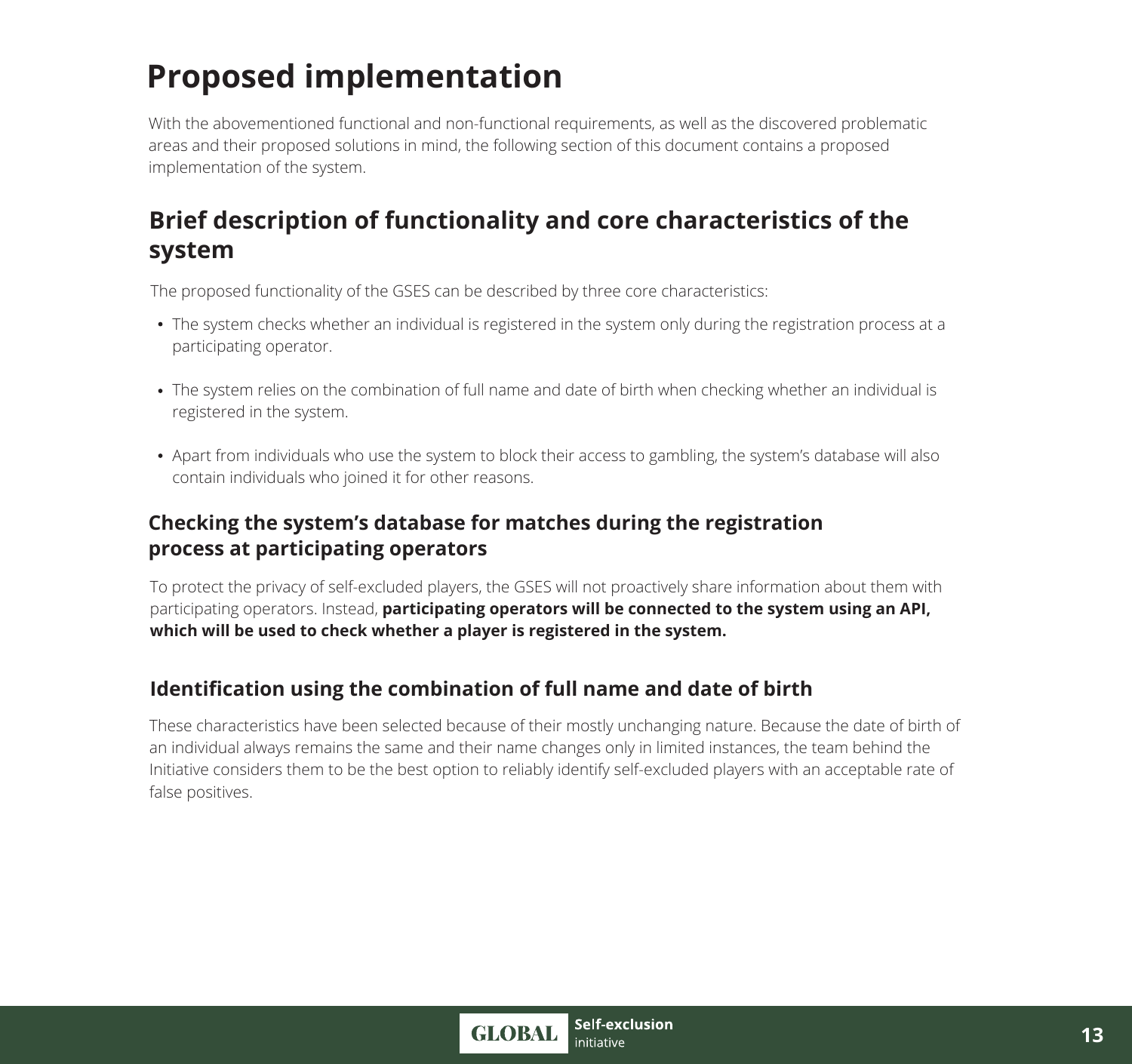#### **Individuals also join the system for reasons other than self-exclusion**

As explained in the section of this document discussing discovered problematic areas and their proposed solutions, the **GSES will be joined not only by players who wish to block their access to online gambling opportunities, but also by other individuals.** 

Individuals who register in the system but do not wish to self-exclude from gambling will create a password, which can be used to circumvent the blocking introduced by the global self-exclusion system during registration at participating gambling operators. Individuals who use the system to block their access to gambling will not receive such password, therefore they will not be able to gamble.

With this addition to the system, third parties may be able to figure out that a specific person is registered in the system, but they will **not be able to conclusively say that the person used the system to self-exclude from gambling.** 

# **Brief description of the self-exclusion process**

Individuals who wish to block their access to gambling using the GSES can do so by completing these steps:

- 1. A person who wishes to self-exclude from all gambling opportunities registers in the system and enters their personal information, which includes their full name, date of birth, and contact information.
- The person chooses from the selection of self-exclusion measures, specifying the duration and other 2. important characteristics of their self-exclusion.
- 3. The person goes through verification procedures (KYC) to confirm their identity and finalize the registration process.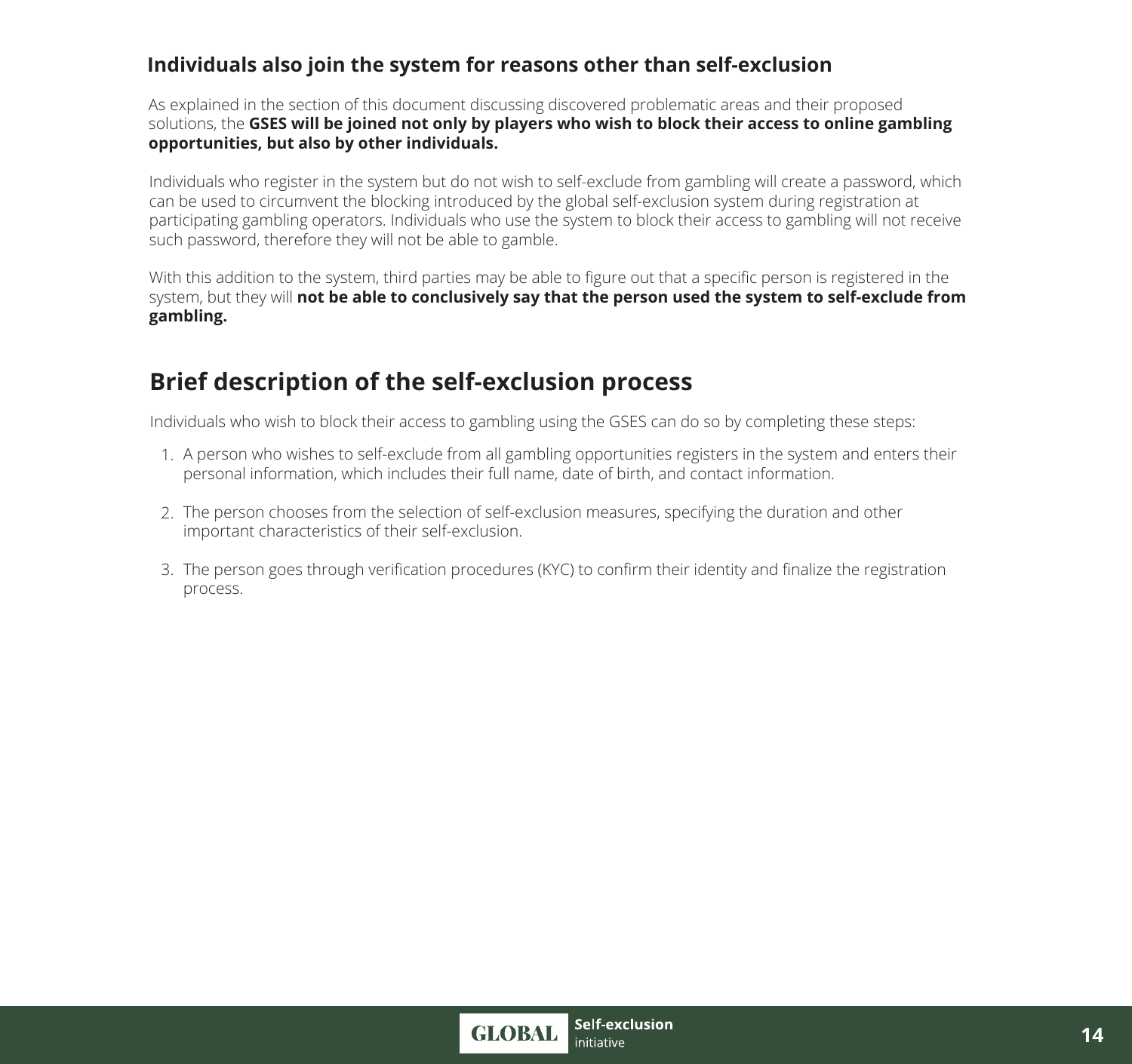Participating online gambling operators are connected to the system through an API, which is used to check whether any individual signing up for an account with them is registered in the GSES.

Whenever the information entered during registration at participating gambling operators matches personal details of a person registered in the GSES, the person creating an account is displayed a message and asked to enter a password. The system allows the person to complete the registration at the gambling operator only if they enter the correct password of a person registered in the GSES for other reasons. Because individuals self-excluded using the system do not have a password, they will not be allowed to proceed.

This functionality is **supplemented by a separate tool, which helps players self-exclude from their existing accounts at gambling websites and apps.** This tool works with a database of online gambling operators and guides individuals through the process of self-excluding at operators at which they previously created an account and gambled.



### **Detailed processes and interactions on the side of players and other individuals**

There are two types of individuals interacting with the system – players who wish to block their access to gambling and individuals who register in the system for other reasons. Because these two use-cases are completely different, they need to be discussed separately.

### **Players who wish to self-exclude**

The core functionality of the system is to allow gamblers to block themselves from playing at participating gambling operators. **Here is a detailed proposal of what the process of self-excluding may look like:** 

- An individual who wishes to self-exclude from gambling using the GSES visits a dedicated website and initiates 1. the process.
- 2. They are guided by the system through the registration process, during which they enter their personal information, including their full name, date of birth, and contact information, such as e-mail address and phone number.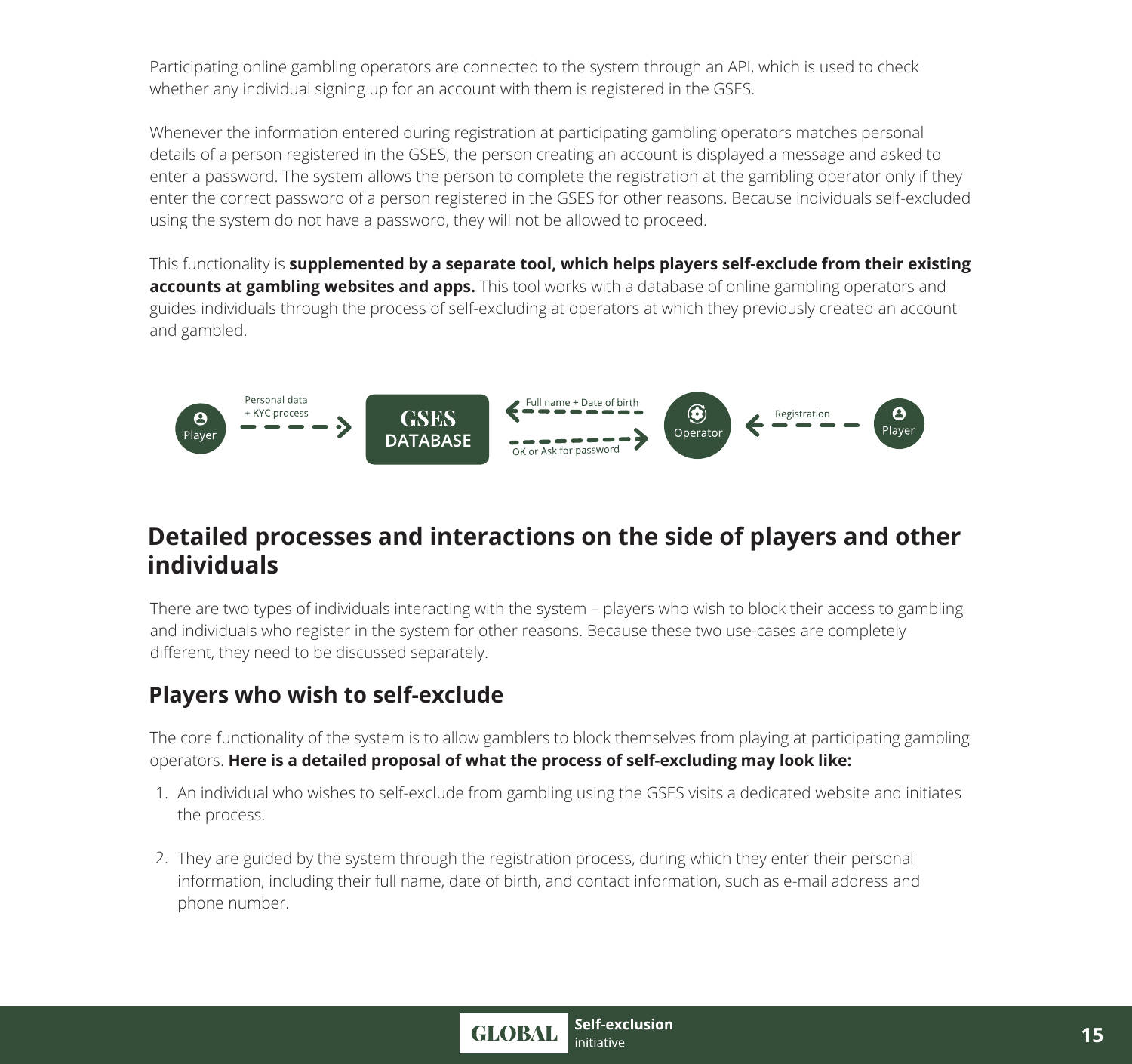- 3. After providing all the required information, the next step consists in specifying the duration and other characteristics of self-exclusion. The individual is thoroughly explained what the options mean, as well as the consequences of self-excluding on a global level.
- 4. The registration cannot be fully completed without a KYC procedure handled by the organization operating the GSES. Each self-excluding individual needs to prove their identity for the self-exclusion to take place.
- 5. Once the KYC procedure is over, the player is not able to create an account with any gambling operator participating in the system.
- 6. On top of that, they can use a separate tool, which will guide them through self-excluding from their existing online gambling accounts.

Throughout the entire process, players who wish to self-exclude will be provided helpful information clarifying what self-exclusion is, why it is helpful, and how to self-exclude using the system. Additionally, they will also have **access to customer support representatives** that can provide further assistance if needed.

Besides self-exclusion itself, players are also given **access to educational content and sources of additional help,** such as helplines, support groups, or specialized problem gambling help organizations.

#### **Individuals who register for other reasons**

Because of the different nature of this use-case, individuals who are registering in the GSES for reasons other than self-exclusion itself will **access the system using a dedicated website separate from the one used by self-excluding players.** 

The registration process of these individuals will involve entering their personal information, going through a KYC procedure, and configuring a password which can then be used to circumvent the protection introduced by the global self-exclusion system at participating gambling operators.

# **Detailed processes and interactions on the side of operators**

To ensure easy execution for operators and minimize possible friction, the information system of participating operators will only **check whether any player is self-excluded using the GSES during the registration process.** 

Participating in the system requires operators to implement an **API connection,** which is used to check whether any individual creating their account is registered in GSES. The registration process cannot be completed without performing this check, which can be integrated in one of two ways: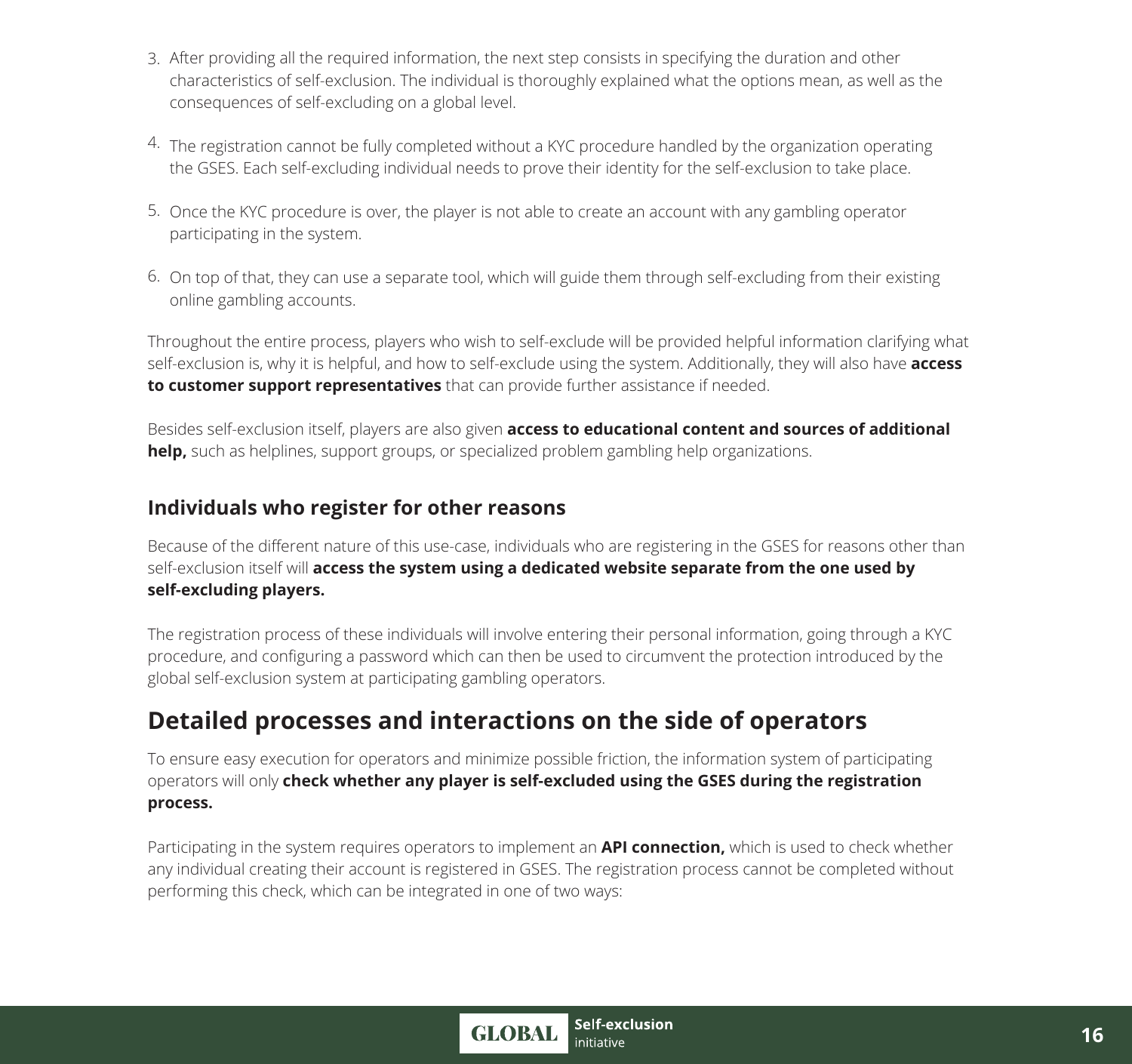- **Simple web-based integration –** This implementation relies on a background JavaScript verification check. 1. The registration form of participating operators will contain a JavaScript code provided by the GSES, which will handle the check and all possible edge cases in the registration form (such as the popup that prompts password entry). After a successful frontend check, the script will generate a unique verification code and add it as a hidden field to registration form. The backend system will subsequently only have to do a simple API call to check that the verification code is valid. This is the easiest option to implement for participating operators because it requires very little effort from their side.
- **Custom integration –** If simple web-based integration is not possible or preferred, participating operators 2. will have to develop their own connection to the system, including its backend and frontend. They will need to handle all possible outcomes and edge cases in registration form themselves, resulting in more complex implementation efforts from the side of operators.

**If the system finds a match, it stops the registration process and prompts the person creating their account to enter a password.** The interface of the system includes instructions, which will guide individuals through the possible following steps of the process. These are described in more detail in a section with example use-cases later in this document.

Other specifications of the system important for operators include:

- Personal information used to perform the check consists of the individual's full name and date of birth, as these are difficult to officially change.
- Automatic verification checks performed during the registration process are conducted almost immediately to ensure quick and frictionless operation.
- If the system stops a player from creating an account with a participating gambling operator, the following options and actions of the player are taken care of by the GSES.
- Participating in the system does not require operators to perform KYC checks during the registration process or before players' first deposits. The system is designed in this way to make sure it does not overly burden participating operators, nor create obstacles that negatively influence their business.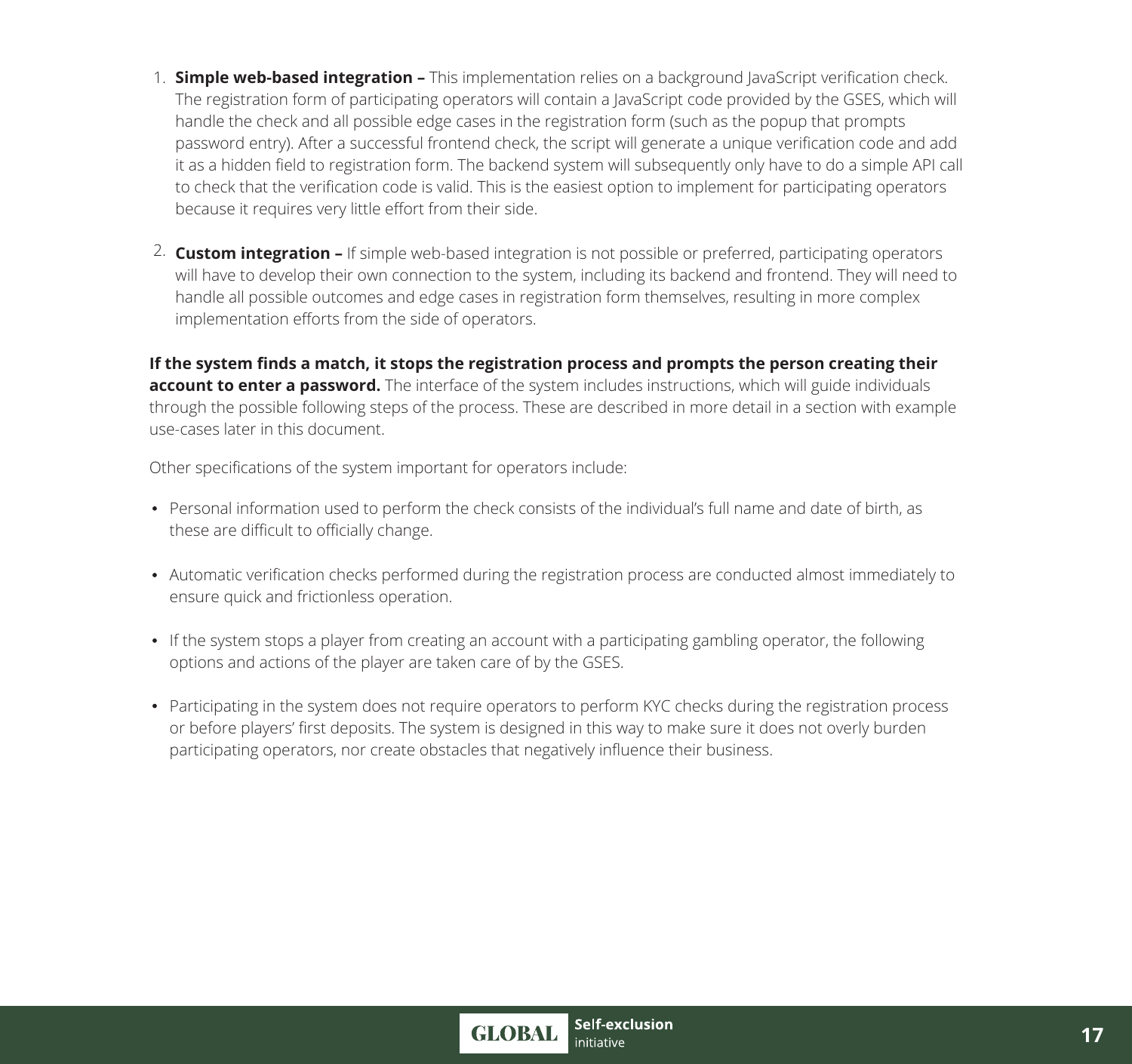# **Other organizational and technical characteristics**

#### **The GSES will be run by an independent organization with a committee of reputable industry**

**professionals.** This organization oversees all aspects of the system and ensures its integrity and reliable operation.

#### **Responsibilities of the independent organization running the system include:**

- Ensuring accessibility of the system and its database for new registrations, changes to existing registrations, and providing support to registering players and participating operators.
- Safeguarding the database of self-excluded players using reliable data protection technologies and following high security standards.
- Conducting KYC checks to verify the identity of registering players and the truthfulness of all entered information.
- Ensuring availability of customer support in various languages.
- Actively working on increasing the number of participating gambling operators and making participation in the system an industry standard.
- Creating and maintaining a database of problem gambling help organization and making it available to self-excluded players, as well as establishing relationships with these organizations and allowing them to provide support and professional help to self-excluded players.
- Creating, maintaining, and operating a separate tool, which guides players through the process of self-excluding from their existing online gambling accounts.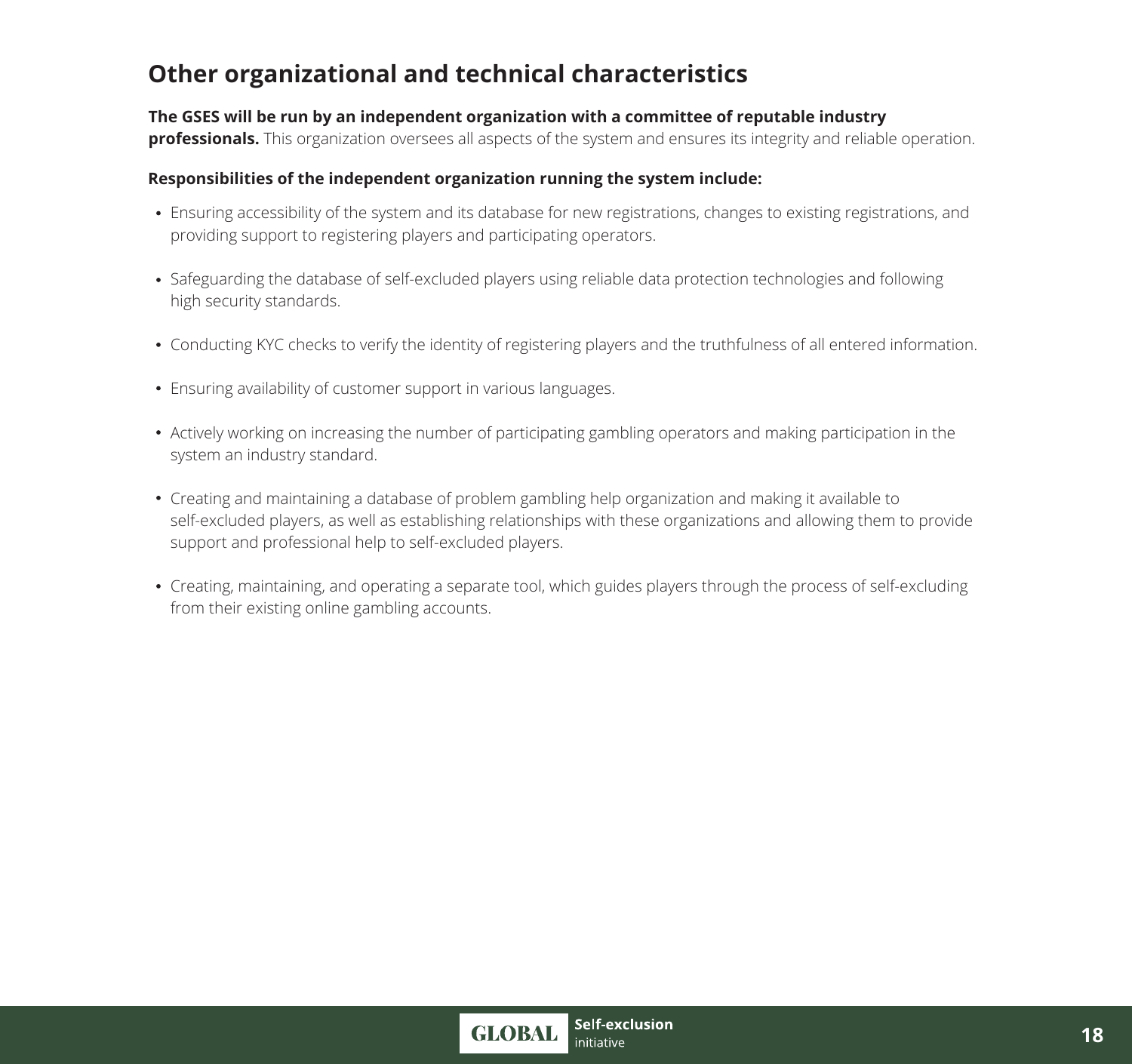The organization should also ensure the reliability of GSES, i.e., making sure that players cannot register at participating gambling operators. However, this **requires cooperation from the side of operators and players:** 

- The organization cannot force operators to participate in the system. Therefore, they need to do their part, join the system, and take care of the required implementation steps.
- Players need to use their own, truthful, and correct personal information when creating accounts with gambling operators. Most of these only run KYC processes when players request their first withdrawal, so, until that point, individuals can gamble even if they entered incorrect information during registration (although they will not be allowed to withdraw their funds).



#### **INDEPENDENT ORGANIZATION**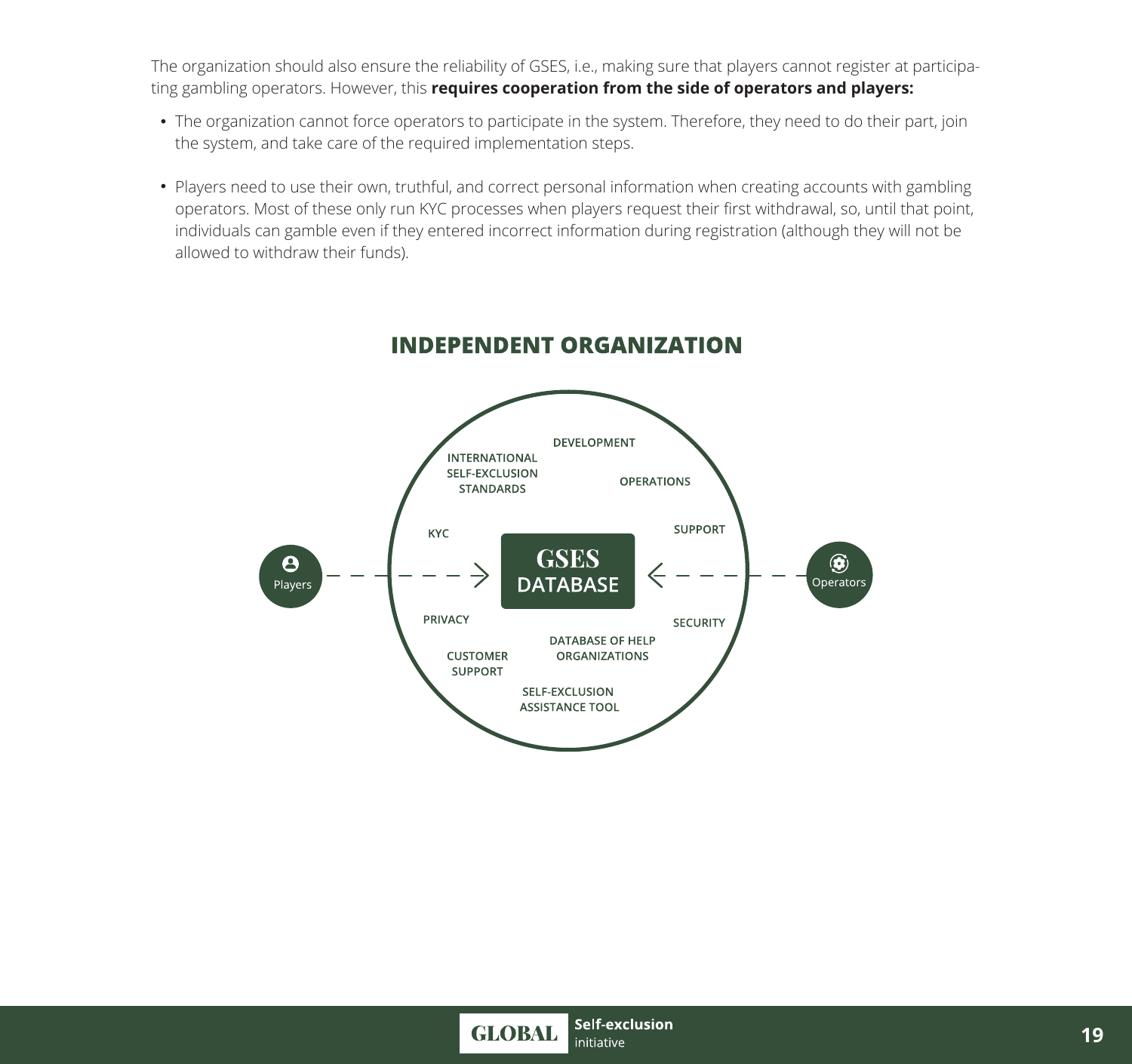# **Example use-cases**

# **Example #1: James Smith, who is not registered in the system, attempts to open an account at a participating operator**

In this case, James will be able to go through the registration process at a participating operator without any interruptions. During the process, his personal details will be used to check for matches in the system's database. As long as his details do not match any individual registered in the system, he will be able to successfully complete the registration without any direct interactions with the system.

# **Example #2: James Smith, who has used the system to block his access to gambling, attempts to open an account at a participating operator**

In this case, James attempts to open an account and start playing at a participating gambling website at some point after using the global self-exclusion system to block his access to gambling.

During the registration process, his personal details will be used to check for matches in the system's database. As long as he used his own and exact personal details during the registration, the system's database will find a match and not let James proceed with the registration. The following pop-up window will appear:

| <b>GSES MATCH FOUND</b>                                                                                          |               |
|------------------------------------------------------------------------------------------------------------------|---------------|
| Entered details match personal information of a person<br>registered in the Global Self-Exclusion System (GSES). |               |
| Please enter your GSES password to proceed:                                                                      |               |
| Password:                                                                                                        |               |
| I do not have a password                                                                                         | Find out more |
| Continue                                                                                                         |               |

James does not have a password, as he used the system to block his access to gambling. Therefore, he will not be allowed to proceed.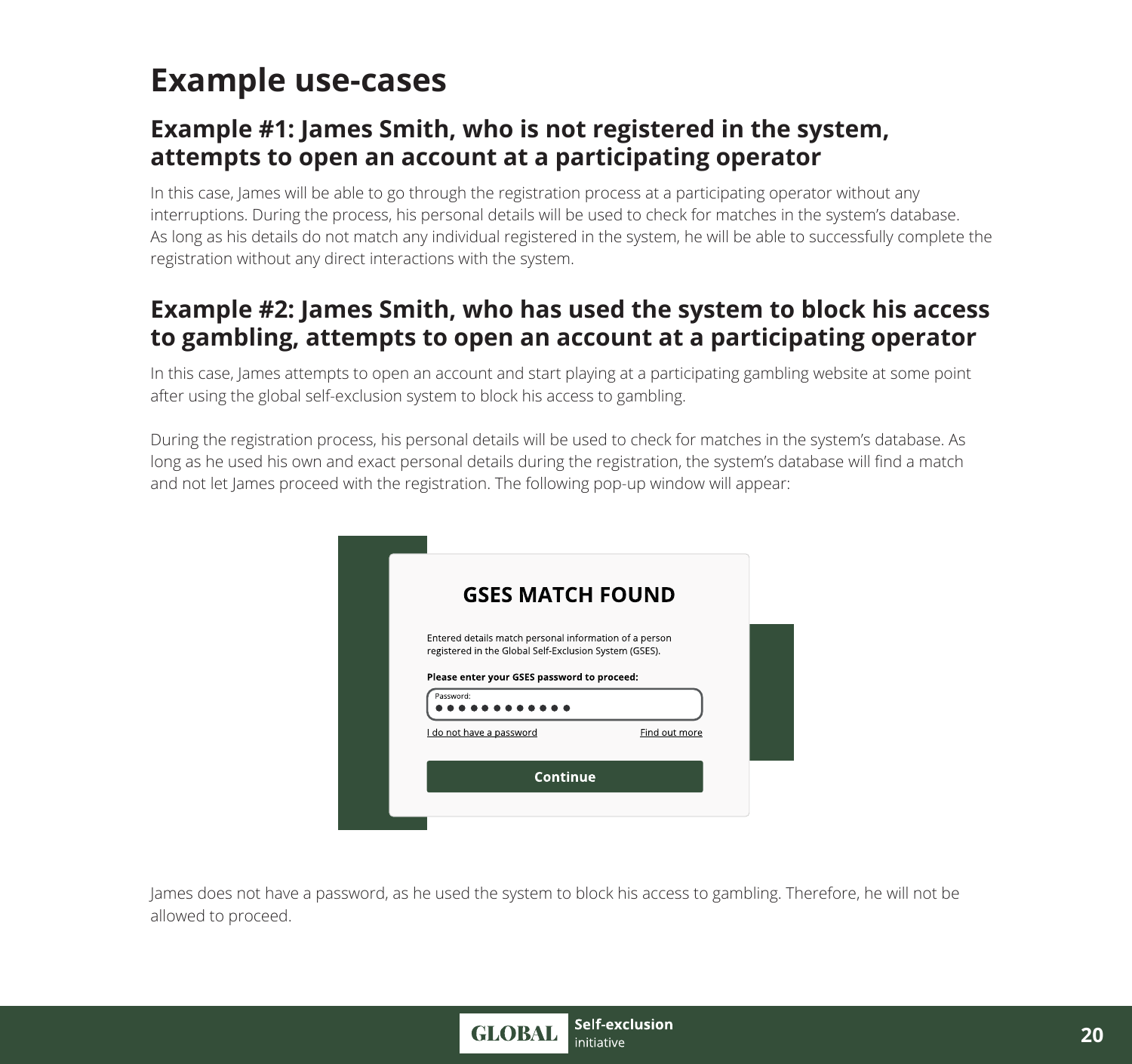### **Example #3: James Smith, who is registered in the system for other reasons and has a password, attempts to open an account at a participating operator**

In this case, James has previously registered in the system because he wanted to support the Initiative and help minimize overall gambling harm. He has not used it to block his access to gambling. Therefore, he has a password he can use to circumvent the blocking introduced by the system when registering at a participating gambling operator.

During the registration process, his personal details will be used to check for matches in the system's database. As long as he used his own and exact personal details during the registration, the system's database will find a match and not let James proceed with the registration. The same pop-up window will appear.

In this case, James has a password he can use to proceed, because he is not registered in the system for the purpose of blocking his access to gambling. Therefore, he will enter the password and continue with the registration.

## **Example #4: James Smith is not registered in the system, but the system finds a match when he attempts to open an account at a participating operator**

In this case, James has never registered in the global self-exclusion system and wants to create an account at a participating gambling website. During the registration process, his personal details are used to check for matches in the system's database. The system finds another James Smith with the same date of birth in its database, so it stops the registration process and displays the same pop-up window.

To proceed, James will have to register in GSES, go through its KYC procedures, and set up a password, which will differentiate him from other James Smiths in the system's database and therefore allow him to create an account with any participating gambling operator. He can access the registration by clicking the 'I do not have a password' link in the pop-up window.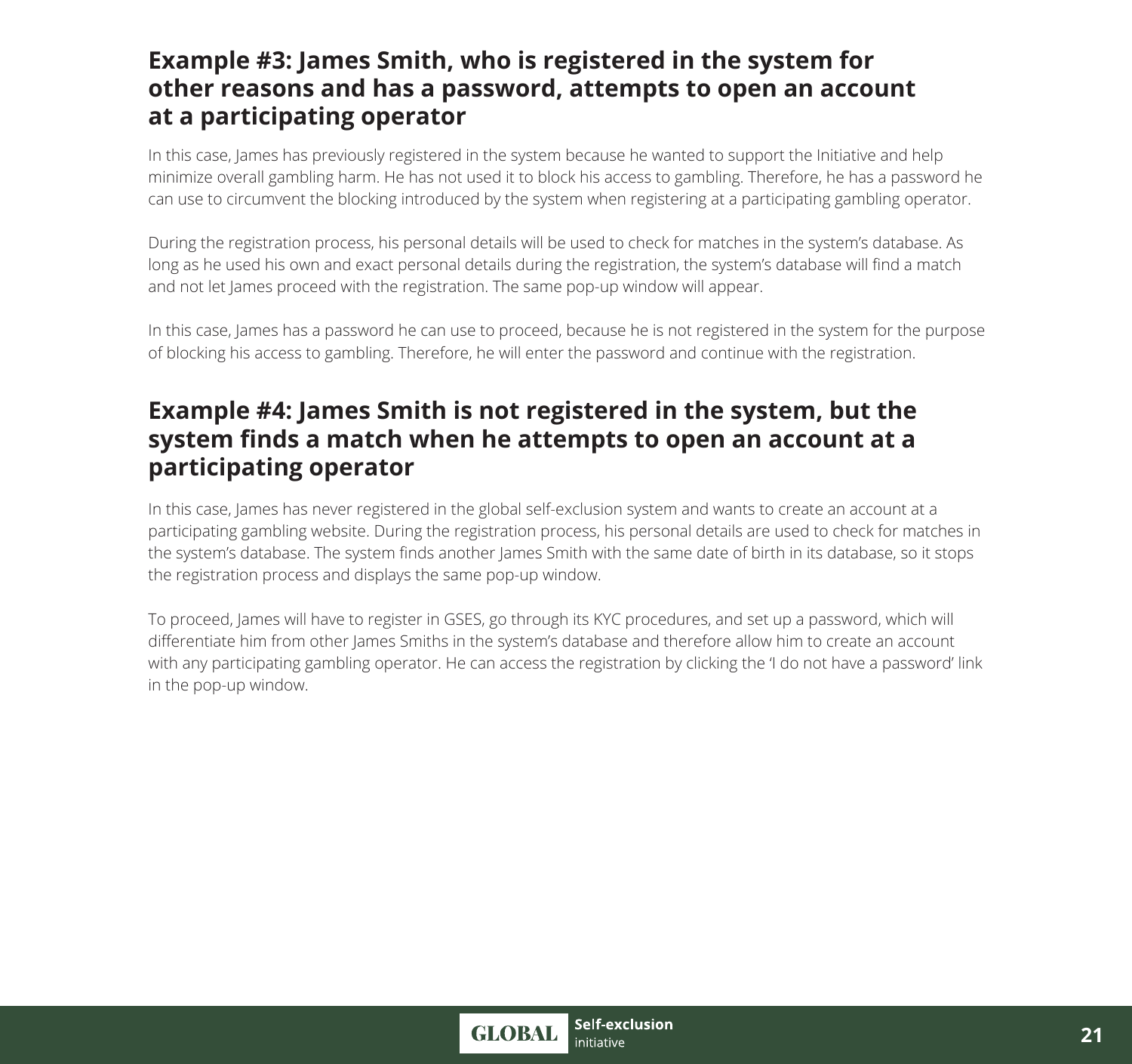## **Example #5: A bad actor, who knows James Smith's personal information, attempts to figure out whether he has used the system to block his access to gambling**

In this case, somebody who has access to James Smith's personal information tries to use it to create an account at a participating gambling website in James's name. During the registration process, his personal details will be used to check for matches in the system's database. One of two things can happen:

- 1. If James Smith is not registered in the system, the bad actor is allowed to proceed with the registration.
- 2. If James Smith is registered in the system, the bad actor sees the same pop-up window as in the previous

This means the bad actor will find out that James Smith is registered in the system, but they will not know whether he used the system to block his access to gambling or not.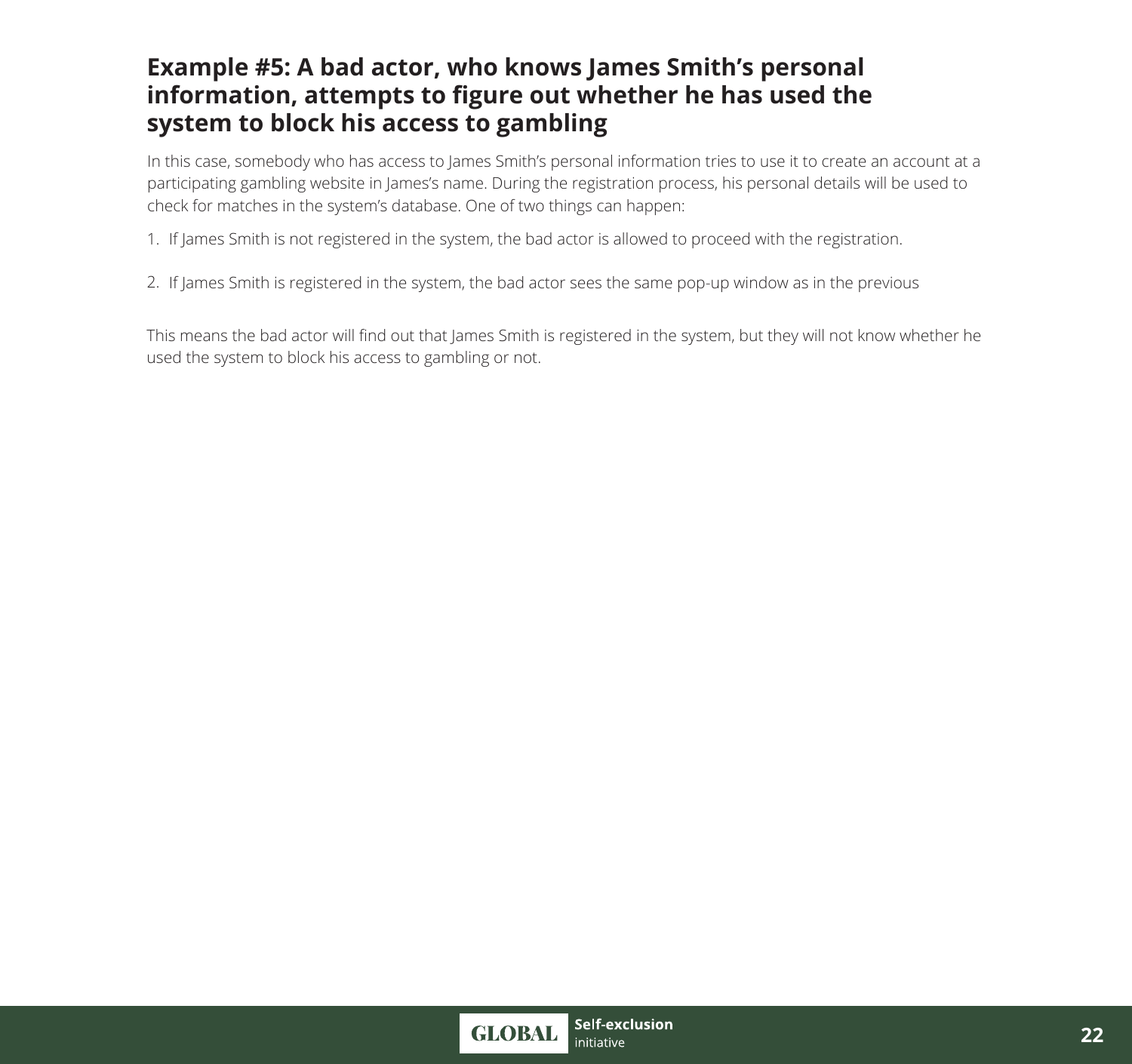# **Additional tools and help for vulnerable players**

On top of blocking self-excluded players' access to registering at new gambling websites and apps, **the Initiative also aims to help vulnerable players in other ways.** This section of the document describes three ways of helping vulnerable players, minimizing gambling harm, and making online gambling more fair, safe, and sustainable.

# **International self-exclusion standards**

**Self-exclusion tools offered by operators and regulators vary greatly around the world** when it comes to the duration of self-exclusion, ways of self-excluding, ability to cancel self-exclusion prematurely, blocking marketing communication, and other related processes or conditions. These differences are caused by differing views of self-exclusions from the side of individual regulators, as well as cultural differences and customs in individual countries.

Taking all of this into account and considering the scope of the proposed GSES, it probably will not be possible to configure its processes in a way that makes them ideal for everyone. However, **we strongly assume that methodologies and processes can be developed that will be applicable to most situations and acceptable for most users.** 

The GSES and its self-exclusion processes should be **based on industry best practices and research conducted by professionals.** We plan to work with experts to figure out how to configure self-exclusion options for them to be as effective as possible. Additionally, to further help the global gambling market, this may lead to the **creation of international self-exclusion standards** that can also be used by operators and regulators to improve their self-exclusion tools and better protect vulnerable players.